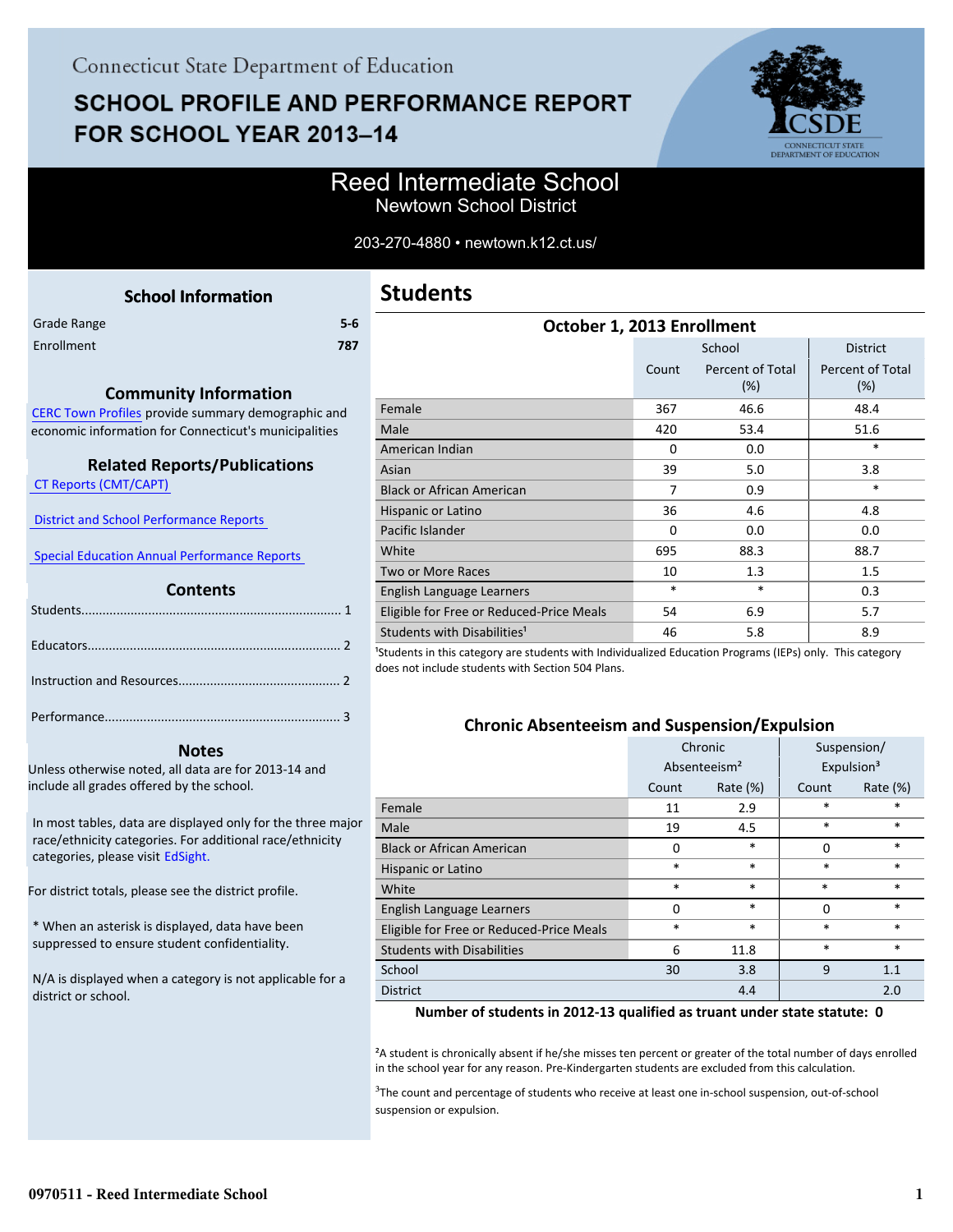# School Profile and Performance Report for School Year 2013-14 Reed Intermediate School Newtown School District

## **Educators**

#### **Full-Time Equivalent (FTE)<sup>1</sup> Staff**

|                                                           | <b>FTE</b> |
|-----------------------------------------------------------|------------|
| <b>General Education</b>                                  |            |
| Teachers and Instructors                                  | 54.1       |
| Paraprofessional Instructional Assistants                 | 3.1        |
| <b>Special Education</b>                                  |            |
| <b>Teachers and Instructors</b>                           | 5.0        |
| Paraprofessional Instructional Assistants                 | 16.6       |
| <b>Administrators, Coordinators and Department Chairs</b> |            |
| School Level                                              | 2.0        |
| Library/Media                                             |            |
| Specialists (Certified)                                   | 1.0        |
| <b>Support Staff</b>                                      | 0.6        |
| Instructional Specialists Who Support Teachers            | 2.3        |
| Counselors, Social Workers and School Psychologists       | 6.0        |
| <b>School Nurses</b>                                      | 1.1        |
| Other Staff Providing Non-Instructional Services/Support  | 24.2       |

<sup>1</sup>In the full-time equivalent count, staff members working part-time in the school are counted as a fraction of full-time. For example, a teacher who works half-time in a school contributes 0.50 to the school's staff count.

#### **Educators by Race/Ethnicity**

|                                     |       | School                     | <b>District</b>            |
|-------------------------------------|-------|----------------------------|----------------------------|
|                                     | Count | Percent of Total<br>$(\%)$ | Percent of Total<br>$(\%)$ |
| Asian                               | 1     | 1.3                        | 0.8                        |
| <b>Black or African</b><br>American | O     | 0.0                        | 0.2                        |
| Hispanic                            | ŋ     | 0.0                        | 1.3                        |
| Native American                     | O     | 0.0                        | 0.2                        |
| White                               | 74    | 98.7                       | 97.5                       |

#### **Classes Taught by Highly Qualified Teachers**²

|                                           | Percent of Total (%) |
|-------------------------------------------|----------------------|
| School                                    | 100.0                |
| School Poverty Quartile: Low              |                      |
| State High Poverty Quartile Schools       | 97.8                 |
| <b>State Low Poverty Quartile Schools</b> | 99.5                 |

²Core academic classes taught by teachers who are fully certified to teach in that subject area.

#### **Classroom Teacher Attendance, 2012-13**

|                                     | School | <b>District</b> |
|-------------------------------------|--------|-----------------|
| Average # of FTE Days Absent Due to | 8.6    | 11 2            |
| Illness or Personal Time            |        |                 |

## **Instruction and Resources**

|                                       |      | <b>School Schedule</b>           |            |
|---------------------------------------|------|----------------------------------|------------|
| Days of Instruction                   | 183  | <b>School Hours for Students</b> |            |
| Hours of Instruction Per Year         |      | <b>Start Time</b>                | 08:05 AM   |
| Grades 1-12 and Full-Day Kindergarten | 1044 | End Time                         | $02:49$ PM |
| Half/Extended Day Kindergarten        | N/A  |                                  |            |

#### **Students with Disabilities Who Spend 79.1 to 100 Percent of Time with Nondisabled Peers**⁴

|                              | Count  | Rate $(\%)$ |
|------------------------------|--------|-------------|
| Autism                       | $\ast$ | *           |
| <b>Emotional Disturbance</b> | $\ast$ | $\ast$      |
| Intellectual Disability      | $\ast$ | $\ast$      |
| Learning Disability          | 11     | $\ast$      |
| Other Health Impairment      | 8      | $\ast$      |
| <b>Other Disabilities</b>    | 0      | 0.0         |
| Speech/Language Impairment   | 11     | *           |
| School                       | 39     | 84.7        |
| <b>District</b>              |        | 79.4        |
|                              |        |             |

³Ages 6-21